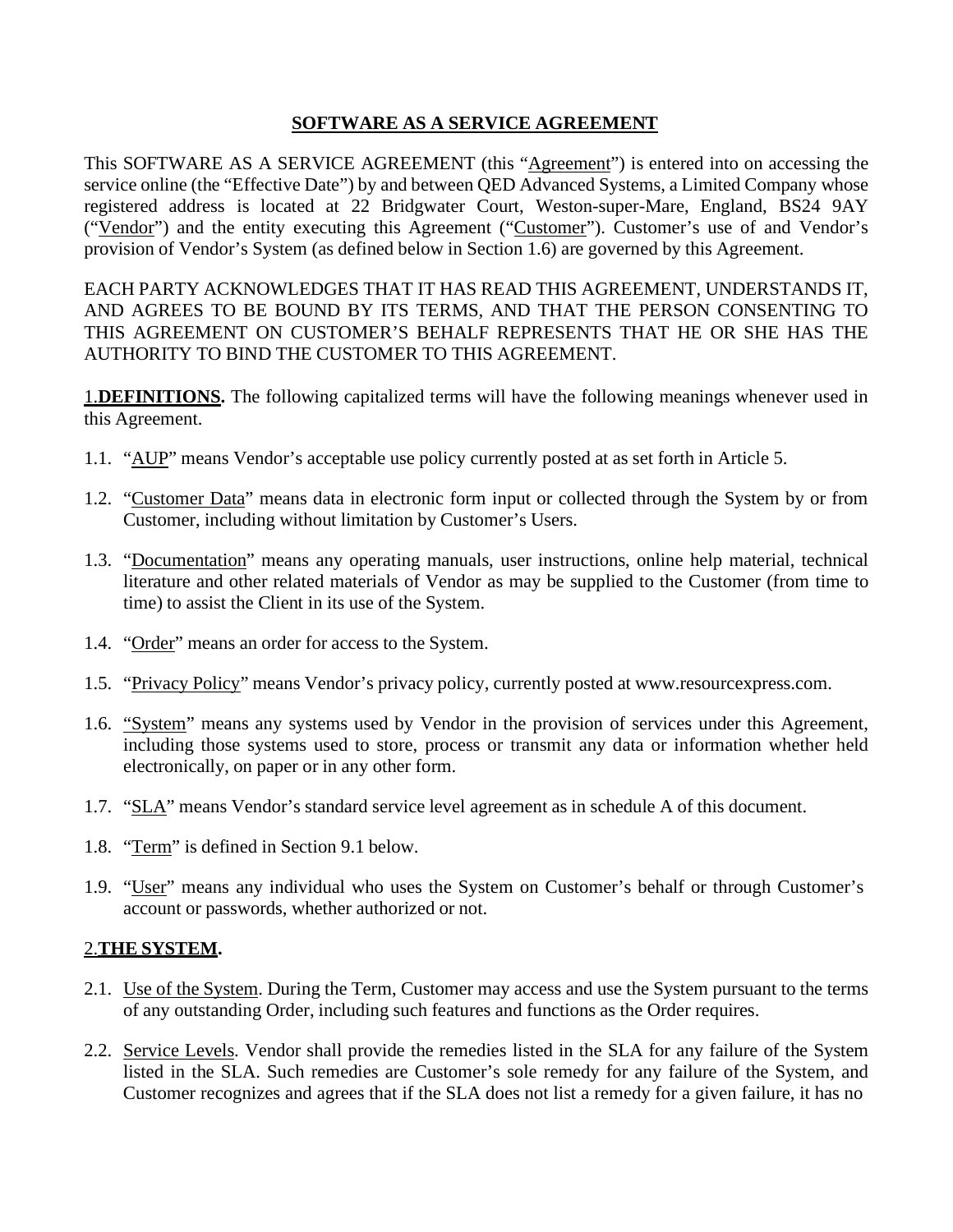remedy. Credits issued pursuant to the SLA apply to outstanding or future invoices only and are forfeit upon termination of this Agreement. Vendor is not required to issue refunds or to make payments against such credits under any circumstances, including without limitation after termination of this Agreement.

- 2.3. Documentation: Customer may reproduce and use the Documentation solely as necessary to support Users' use of the System.
- 2.4. System Revisions. Vendor may revise System features and functions or the SLA at any time, including without limitation by removing such features and functions or reducing service levels. If any such revision to the System materially reduces features or functionality provided pursuant to an Order, Customer may terminate this Agreement in accordance with Section 9.1.
- 3.**SYSTEM FEES.** Customer shall pay Vendor or Vendor's authorized reseller on behalf of the vendor the fee set forth in each Order (the "Subscription Fee") for each Term. Vendor or vendor's authorized reseller will not be required to refund the Subscription Fee under any circumstances.

## <span id="page-1-0"></span>4.**CUSTOMER DATA & PRIVACY.**

- 4.1. Use of Customer Data. Unless it receives Customer's prior written consent, Vendor: (a) shall not access, process, or otherwise use Customer Data other than as necessary to facilitate the System; and (b) shall not intentionally grant any third party access to Customer Data, including without limitation Vendor's other customers, except subcontractors that are subject to a reasonable nondisclosure agreement. Notwithstanding the foregoing, Vendor may disclose Customer Data as required by applicable law or by proper legal or governmental authority. Vendor shall give Customer prompt notice of any such legal or governmental demand and reasonably cooperate with Customer in any effort to seek a protective order or otherwise to contest such required disclosure, at Customer's expense.
- 4.2. Privacy Policy. The Privacy Policy applies only to the System and does not apply to any third party website or service linked to the System or recommended or referred to through the System or by Vendor's staff.
- 4.3. Risk of Exposure. Customer recognizes and agrees that hosting data online involves risks of unauthorized disclosure or exposure and that, in accessing and using the System, Customer assumes such risks. Vendor offers no representation, warranty, or guarantee that Customer Data will not be exposed or disclosed through errors or the actions of third parties.
- 4.4. Data Accuracy. Vendor will have no responsibility or liability for the accuracy of data uploaded to the System by Customer, including without limitation Customer Data and any other data uploaded by Users.
- 4.5. Data Deletion. Vendor may, without any responsibility or liability to the Customer, permanently erase Customer Data if Customer's account is delinquent, suspended, or terminated for 30 days or more. Audit logs held within the database will only be retained for 90 days at any time throughout the subscription period.
- 4.6. Excluded Data. Customer represents and warrants that Customer Data does not and will not include,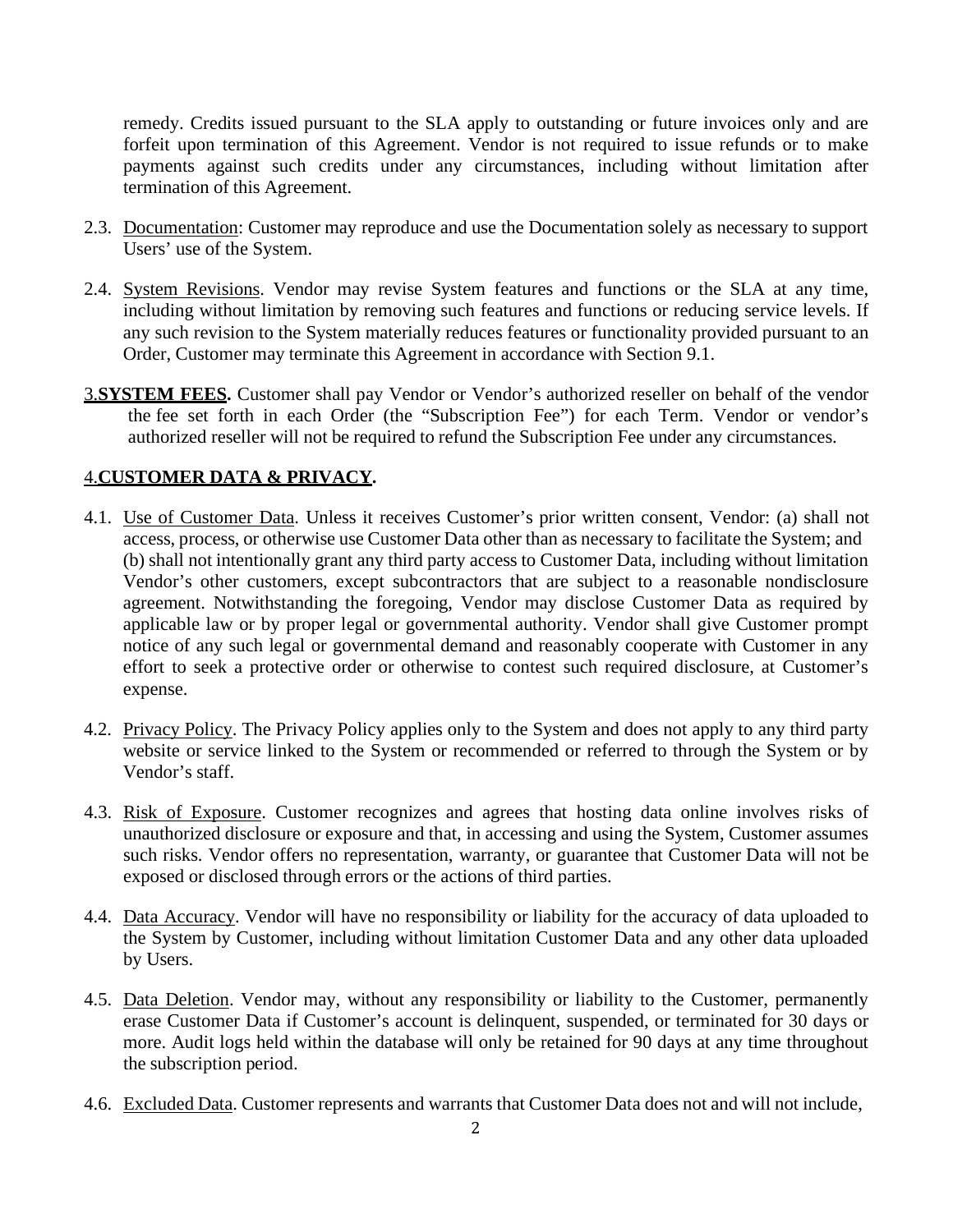and Customer has not and shall not upload or transmit to Vendor's computers or other media, any data ("Excluded Data") violative of local, state and federal laws concerning the use of information, data, privacy, and personally identifiable information (the "Excluded Data Laws"). CUSTOMER RECOGNIZES AND AGREES THAT: (a) VENDOR HAS NO LIABILITY FOR ANY FAILURE TO PROVIDE PROTECTIONS SET FORTH IN THE EXCLUDED DATA LAWS OR OTHERWISE TO PROTECT EXCLUDED DATA; AND (b) VENDOR'S SYSTEMS ARE NOT INTENDED FOR MANAGEMENT OR PROTECTION OF EXCLUDED DATA AND MAY NOT PROVIDE ADEQUATE OR LEGALLY REQUIRED SECURITY FOR EXCLUDED DATA.

4.7. Aggregate & Anonymized Data. Notwithstanding the provisions above of this Articl[e 4,](#page-1-0) Vendor may use, reproduce, sell, publicize, or otherwise exploit Aggregate Data in any way, in its sole discretion. ("Aggregate Data" refers to Customer Data with the following removed: personally identifiable information and the names and addresses of Customer and any of its Users or customers.)

#### 5.**CUSTOMER'S RESPONSIBILITIES & RESTRICTIONS.**

- <span id="page-2-0"></span>5.1. Acceptable Use. Customer shall comply with the AUP as set forth in this Article 5. Customer shall not: (a) allow third parties to exploit the System; (b) provide System passwords or other log-in information to any third party; (c) share non-public System features or content with any third party; or (d) access the System in order to build a competitive product or service, to build a product using similar ideas, features, functions or graphics of the System, or to copy any ideas, features, functions or graphics of the System. In the event that it suspects any breach of the requirements of this Sectio[n](#page-2-0) [5.1,](#page-2-0) including without limitation by Users, Vendor may suspend or permanently terminate Customer's access to the System without advanced notice, in addition to such other remedies as Vendor may have including, but not limited to, termination of this Agreement. Neither this Agreement nor the AUP requires that Vendor take any action against Customer or any User or other third party for violating the AUP, this Section [5.1,](#page-2-0) or this Agreement, but Vendor is free to take any such action it sees fit.
- 5.2. Unauthorized Access. Customer shall take reasonable steps to prevent unauthorized access to the System, including without limitation by protecting its passwords and other log-in information. Customer shall notify Vendor immediately of any known or suspected unauthorized use of the System or breach of its security and shall use best efforts to stop said breach.
- 5.3. Compliance with Laws. In its use of the System, Customer shall comply with all applicable laws, including without limitation laws governing the protection of personally identifiable information and other laws applicable to the protection of Customer Data.
- 5.4. Users & System Access. The parties acknowledge and agree that the Customer may give access to the System to employees of its third party IT service provider and other third party consultants and/or contractors and that such access and use of the System shall not in any way be prohibited by Article 5.1 or this Agreement, provided that such access and use is in accordance with the terms of this Agreement. Customer is responsible and liable for: (a) Users' use of the System, including without limitation unauthorized User conduct and any User conduct that would violate the AUP or the requirements of this Agreement applicable to Customer; and (b) any use of the System through Customer's account, whether authorized or unauthorized.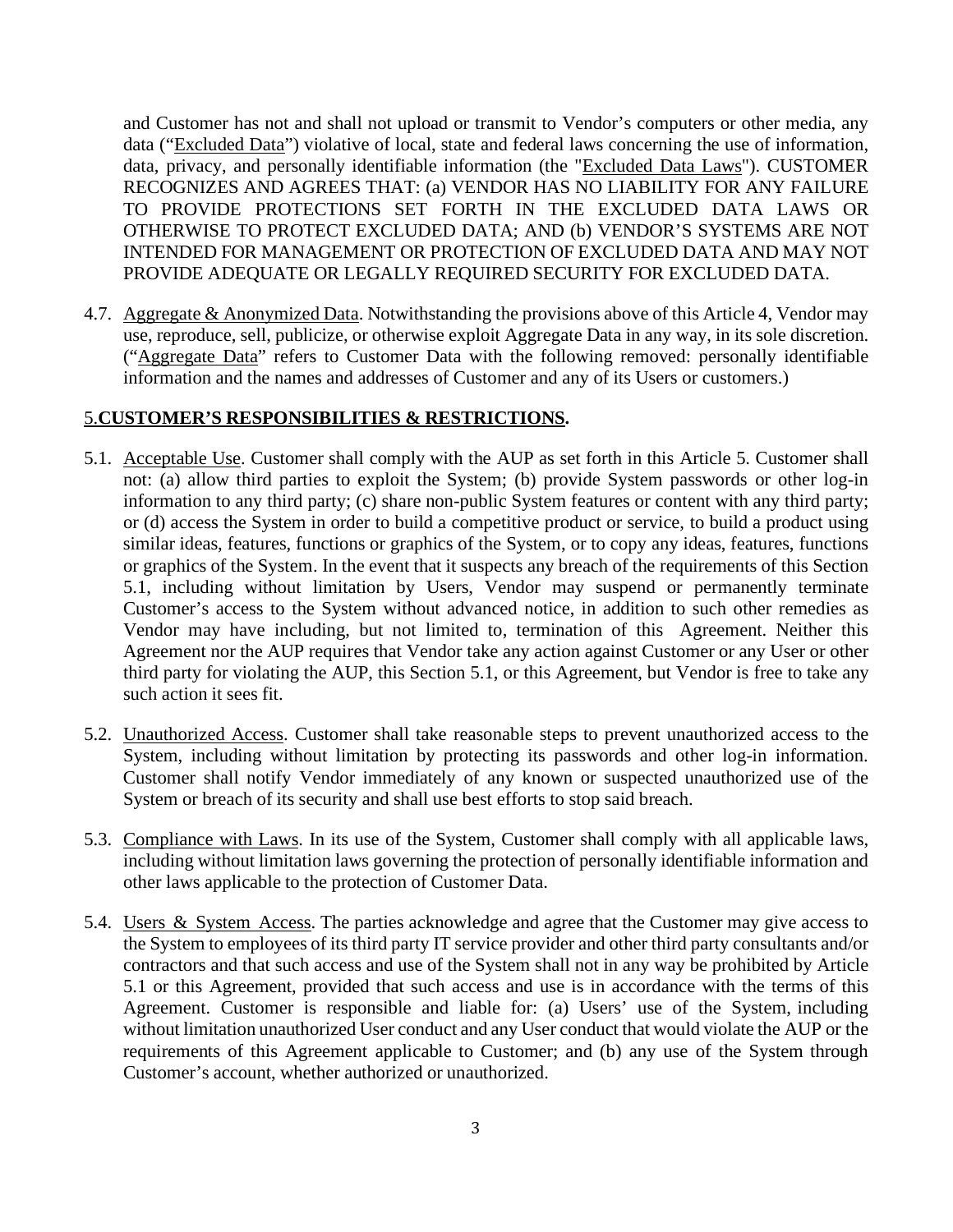## <span id="page-3-1"></span>6.**INTELLECTUAL PROPERTY & FEEDBACK.**

- 6.1. Intellectual Property Rights to the System. Vendor retains all right, title, and interest in and to the System, including without limitation all software used to provide the System and all Vendor graphics, user interfaces, logos, and trademarks reproduced through the System. This Agreement does not grant Customer any intellectual property license or rights in or to the System or any of its components. Customer recognizes that the System and its components are protected by copyright and other laws. Customer owned or generated graphics and logos (including without limitation any floorplans or maps created in or by and/or integrated into the System) will remain the property of the Customer.
- 6.2. Feedback. Vendor has not agreed to and does not agree to treat as confidential any Feedback (as defined below) Customer or Users provide to Vendor, and nothing in this Agreement or in the parties' dealings arising out of or related to this Agreement will restrict Vendor's right to use, profit from, disclose, publish, keep secret, or otherwise exploit Feedback, without compensating or crediting Customer or the User in question. Notwithstanding the provisions of Article [7 b](#page-3-0)elow, Feedback will not be considered Confidential Information. ("Feedback" refers to any suggestion or idea for improving or otherwise modifying any of Vendor's products or services.)
- <span id="page-3-0"></span>6.3. **CONFIDENTIAL INFORMATION.** "Confidential Information" refers to the following items Vendor discloses to Customer: (a) any document Vendor marks "Confidential"; (b) any information Vendor orally designates as "Confidential" at the time of disclosure, provided Vendor confirms such designation in writing within 7 business days; (c) the Documentation, whether or not marked or designated confidential; and (d) any other nonpublic, sensitive information Customer should reasonably consider a trade secret or otherwise confidential. Notwithstanding the foregoing, Confidential Information does not include information that: (i) is in Customer's possession at the time of disclosure; (ii) is independently developed by Customer without use of or reference to Confidential Information; (iii) becomes known publicly, before or after disclosure, other than as a result of Customer's improper action or inaction; or (iv) is approved for release in writing by Customer. Customer is on notice that the Confidential Information may include Vendor's valuable trade secrets.
- 6.4. Nondisclosure*.* Customer shall not use Confidential Information for any purpose other than for use of the System in accordance with this Agreement (the "Purpose"). Customer: (a) shall not disclose Confidential Information to any employee or contractor of Customer unless such person needs access in order to facilitate the Purpose and executes a nondisclosure agreement with Customer with terms no less restrictive than those of this Article 6; and (b) shall not disclose Confidential Information to any other third party without Vendor's prior written consent. Without limiting the generality of the foregoing, Customer shall protect Confidential Information with the same degree of care it uses to protect its own confidential information of similar nature and importance, but with no less than reasonable care. Customer shall promptly notify Vendor of any misuse or misappropriation of Confidential Information that comes to Customer's attention. Notwithstanding the foregoing, Customer may disclose Confidential Information as required by applicable law or by proper legal or governmental authority. Customer shall give Vendor prompt notice of any such legal or governmental demand and reasonably cooperate with Vendor in any effort to seek a protective order or otherwise to contest such required disclosure, at Vendor's expense.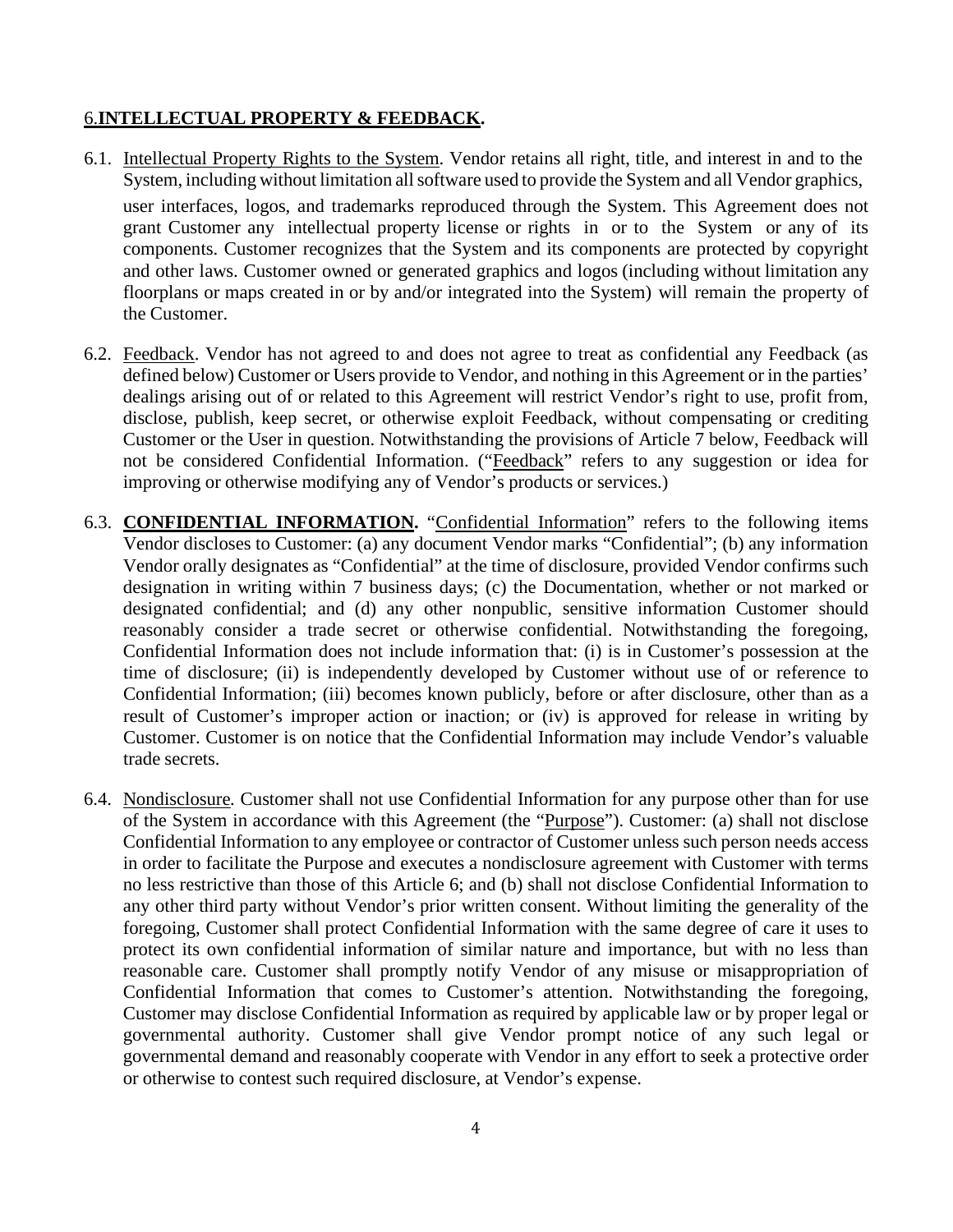- 6.5. Injunction. Customer agrees that breach of this Article 6 would cause Vendor irreparable injury, for which monetary damages would not provide adequate compensation, and that in addition to any other remedy, Vendor will be entitled to injunctive relief against such breach or threatened breach, without proving actual damage or posting a bond or other security.
- 6.6. Termination & Return. With respect to each item of Confidential Information, the obligations of Section 6.4 above (*Nondisclosure*) will terminate 5 years after the date of termination of this Agreement or Customer's use of the System; provided that such obligations related to Confidential Information constituting Vendor's trade secrets will continue so long as such information remains subject to trade secret protection pursuant to applicable law. Upon termination of this Agreement and on request from Vendor, Customer shall return all copies of Confidential Information to Vendor or certify, in writing, the destruction thereof.
- 6.7. Retention of Rights. This Agreement does not transfer ownership of Confidential Information or grant a license thereto. Vendor will retain all right, title, and interest in and to all Confidential Information.

# 7.**REPRESENTATIONS & WARRANTIES.**

- <span id="page-4-0"></span>7.1. From Vendor. Vendor represents and warrants that it is the owner of the System and of each and every component thereof, or the recipient of a valid license thereto, and that it has and will maintain the full power and authority to grant the rights granted in this Agreement without the further consent of any third party; provided, however, Vendor's representations and warranties do not apply to use of the System in combination with hardware or software not provided by Vendor. In the event of a breach of the warranty in this Section [7.1,](#page-4-0) Vendor, at its own expense, shall promptly take the following actions: (a) secure for Customer the right to continue using the System; (b) replace or modify the System to make it non-infringing; or (c) terminate the infringing features of the Service and refund to Customer any prepaid fees for such features, in proportion to the portion of the Term left after such termination. In conjunction with Customer's right to terminate for breach where applicable, the preceding sentence states Vendor's sole obligation and liability, and Customer's sole remedy, for breach of the warranty in this Section [7.1 a](#page-4-0)nd for potential or actual intellectual property infringement by the System.
- 7.2. From Customer. Customer represents and warrants that: (a) it has the full right and authority to enter into, execute, and perform its obligations under this Agreement and that no pending or threatened claim or litigation known to it would have a material adverse impact on its ability to perform as required by this Agreement; (b) it has accurately identified itself and it has not provided any inaccurate information about itself to or through the System; and (c) it is a corporation, the sole proprietorship of an individual 18 years or older, or another entity authorized to do business pursuant to applicable law.

<span id="page-4-1"></span>7.3. Warranty Disclaimers. Except to the extent set forth in the SLA and in Section [7.1 a](#page-4-0)bove, CUSTOMER ACCEPTS THE SYSTEM "AS IS" AND AS AVAILABLE, WITH NO REPRESENTATION OR WARRANTY OF ANY KIND, EXPRESS OR IMPLIED, INCLUDING WITHOUT LIMITATION IMPLIED WARRANTIES OF MERCHANTABILITY, FITNESS FOR A PARTICULAR PURPOSE, OR NONINFRINGEMENT OF INTELLECTUAL PROPERTY RIGHTS, OR ANY IMPLIED WARRANTY ARISING FROM STATUTE, COURSE OF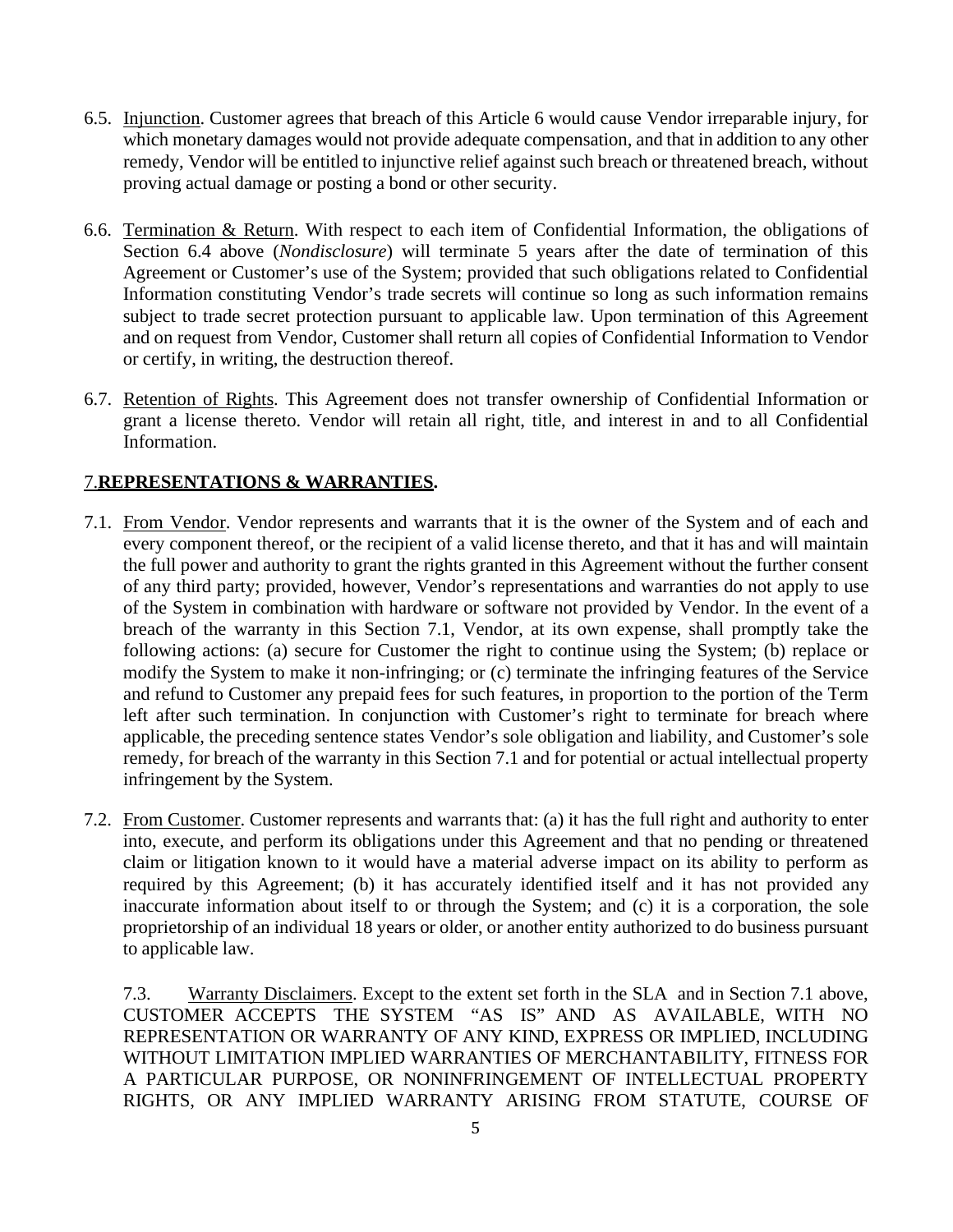DEALING, COURSE OF PERFORMANCE, OR USAGE OF TRADE. WITHOUT LIMITING THE GENERALITY OF THE FOREGOING: (a) VENDOR HAS NO OBLIGATION TO INDEMNIFY OR DEFEND CUSTOMER OR USERS AGAINST CLAIMS RELATED TO INFRINGEMENT OF INTELLECTUAL PROPERTY; (b) VENDOR DOES NOT REPRESENT OR WARRANT THAT THE SYSTEM WILL PERFORM WITHOUT INTERRUPTION OR ERROR; AND (c) VENDOR DOES NOT REPRESENT OR WARRANT THAT THE SYSTEM IS SECURE FROM HACKING OR OTHER UNAUTHORIZED INTRUSION OR THAT CUSTOMER DATA WILL REMAIN PRIVATE OR SECURE.

7.4. **INDEMNIFICATION.** Customer shall defend, indemnify, and hold harmless Vendor and the Vendor Parties (as defined below) against any "Indemnified Claim," meaning any third party claim, suit, or proceeding arising out of or related to Customer's alleged or actual use of, misuse of, or failure to use the System, including without limitation: (a) claims by Users or by Customer's employees, as well as by Customer's own customers; (b) claims related to unauthorized disclosure or exposure of personally identifiable information or other private information, including Customer Data; (c) claims related to infringement or violation of a copyright, trademark, trade secret, or privacy or confidentiality right by written material, images, logos or other content uploaded to the System through Customer's account, including without limitation by Customer Data; and (d) claims that use of the System through Customer's account harasses, defames, or defrauds a third party or violates any law or restriction on electronic advertising. Indemnified Claims include, without limitation, claims arising out of or related to Vendor's negligence. Customer's obligations set forth in this Article 7.4 include retention and payment of attorneys and payment of court costs, as well as settlement at Customer's expense and payment of judgments. Vendor will have the right, not to be exercised unreasonably, to reject any settlement or compromise that requires that it admit wrongdoing or liability or subjects it to any ongoing affirmative obligations. (The "Vendor Parties" are Vendor's officers, directors, shareholders, parents, subsidiaries, agents, successors, and assigns.)

#### 8.**LIMITATION OF LIABILITY.**

- 8.1. Dollar Cap. VENDOR'S LIABILITY ARISING OUT OF OR RELATED TO THIS AGREEMENT WILL NOT EXCEED the Subscription Fee amounts paid by Customer during the twelve (12) months immediately preceding the occurrence of the event giving rise to Vendor's liability.
- 8.2. Exclusion of Consequential Damages. IN NO EVENT WILL VENDOR BE LIABLE TO CUSTOMER FOR ANY CONSEQUENTIAL, INDIRECT, SPECIAL, INCIDENTAL, OR PUNITIVE DAMAGES ARISING OUT OF OR RELATED TO THIS AGREEMENT.
- 8.3. Clarifications & Disclaimers. THE LIABILITIES LIMITED BY THIS ARTICLE 8 APPLY: (a) TO LIABILITY FOR NEGLIGENCE; (b) REGARDLESS OF THE FORM OF ACTION, WHETHER IN CONTRACT, TORT, STRICT PRODUCT LIABILITY, OR OTHERWISE; (c) EVEN IF VENDOR IS ADVISED IN ADVANCE OF THE POSSIBILITY OF THE DAMAGES IN QUESTION AND EVEN IF SUCH DAMAGES WERE FORESEEABLE; AND (d) EVEN IF CUSTOMER'S REMEDIES FAIL OF THEIR ESSENTIAL PURPOSE. If applicable law limits the application of the provisions of this Article 8, Vendor's liability will be limited to the maximum extent permissible. For the avoidance of doubt, Vendor's liability limits and other rights set forth in this Article 8 apply likewise to Vendor's affiliates, licensors, suppliers, advertisers, agents, sponsors, directors, officers, employees, consultants, and other representatives.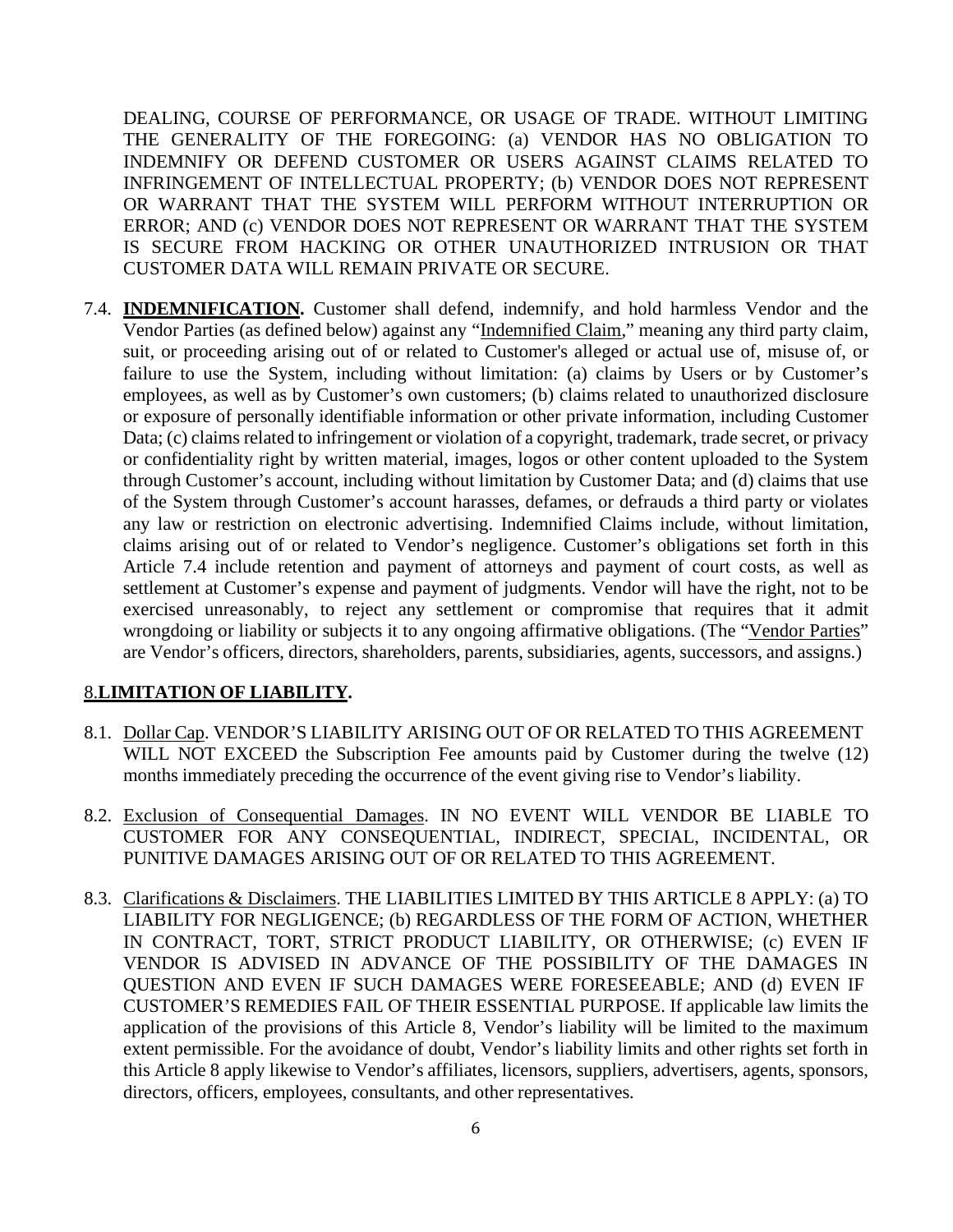## 9.**Term & Termination.**

- <span id="page-6-0"></span>9.1. Term. The term of this Agreement (the "Term") will commence on the Effective Date and continue for the period set forth in the Order or, if none, indefinitely until either party terminates upon thirty (30) days' advance written notice (unless otherwise terminated earlier in accordance with Section 9.2). Customer may terminate this Agreement upon giving thirty (30) days' notice in writing to the Vendor, in the event that any revision to the System made by the Vendor pursuant to Article 2.4 materially reduces features or functionality of the System provided pursuant to an Order.
- 9.2. *Termination for Cause*. Vendor may terminate this Agreement, effective immediately, upon: (i) Customer's material breach of this Agreement; (ii) the institution of any insolvency, bankruptcy or similar proceeding by or against the Customer; (iii) an assignment for the benefit of creditors by Customer; (iv) the appointment of a receiver over assets, an attachment of assets lasting more than thirty (30) days against Customer; or, (v) the Customer ceases to conduct its business operations in the ordinary course of business.
- 9.3. Effects of Termination. Upon termination of this Agreement, Customer shall cease all use of the System and delete, destroy, or return all copies of the Documentation in its possession or control. The following provisions will survive termination or expiration of this Agreement: (a) any obligation of Customer to pay Subscription Fees, or other fees, incurred before termination; (b) Articles and Sections [6 \(](#page-3-1)*IP & Feedback*), 6.3 (*Confidential Information*), [7.3 \(](#page-4-1)*Warranty Disclaimers*), 7.3 (*Indemnification*), and 8 (*Limitation of Liability*); and (c) any other provision of this Agreement that must survive to fulfill its essential purpose.

# **10.MISCELLANEOUS.**

- 10.1.Independent Contractors. The parties are independent contractors and shall so represent themselves in all regards. Neither party is the agent of the other, and neither may make commitments on the other's behalf.
- 10.2.Notices. Vendor or Customer may send notices pursuant to this Agreement to email contact provided, and such notices will be deemed received upon sending. Customer may send postal notices pursuant to this Agreement to (which such notices deemed received 72 hours after they are sent):

| Vendor: | <b>QED</b> Advanced Systems Limited |  |
|---------|-------------------------------------|--|
|         | 22 Bridgwater Court,                |  |
|         | Weston-super-Mare,                  |  |
|         | England, BS24 9AY                   |  |
|         | Email: info@qedas.com               |  |

Customer: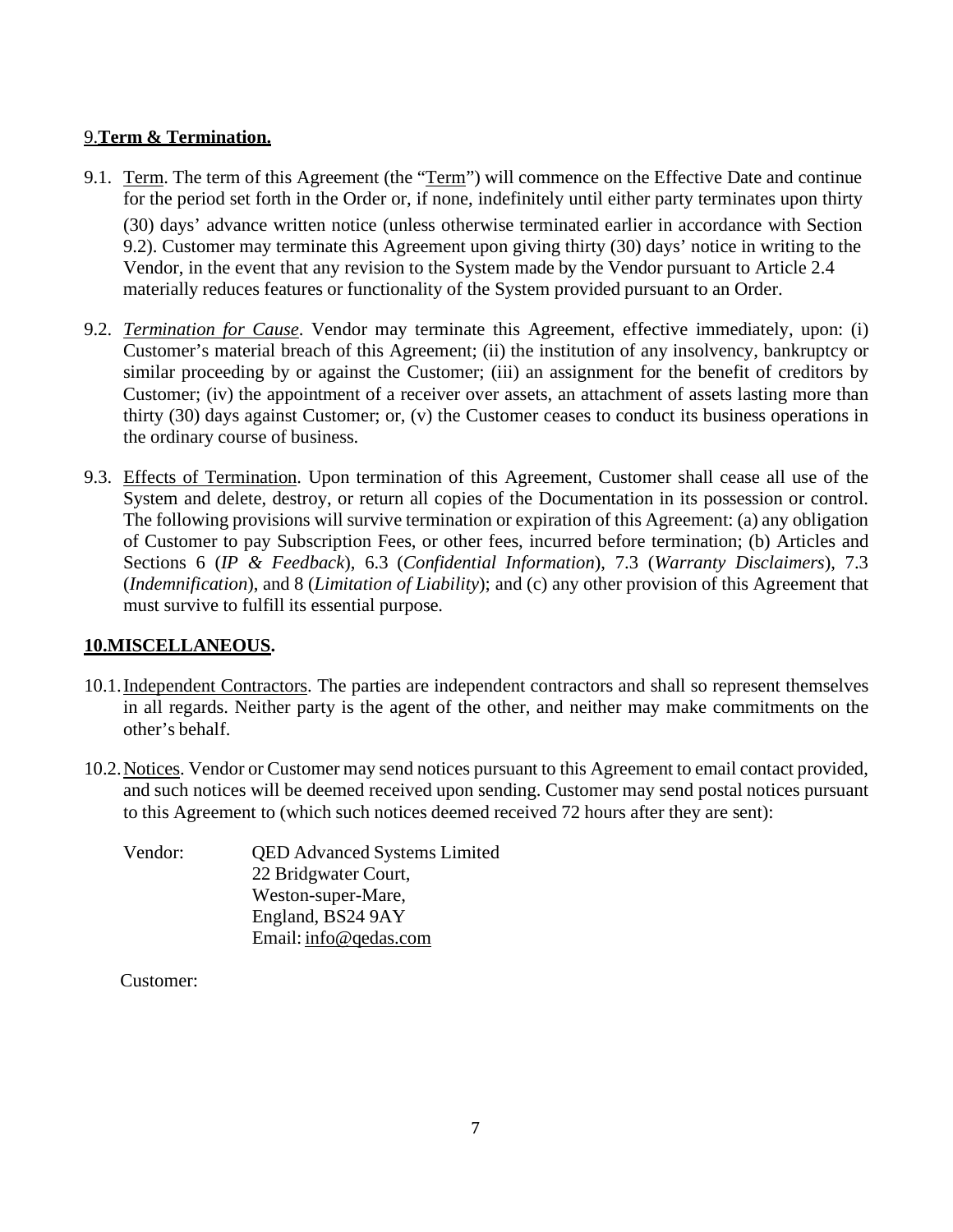- 10.3.Force Majeure. No delay, failure, or default, other than a failure to pay fees when due, will constitute a breach of this Agreement to the extent caused by acts of war, terrorism, hurricanes, earthquakes, other acts of god or of nature, strikes or other labor disputes, riots or other acts of civil disorder, embargoes, or other causes beyond the performing party's reasonable control.
- <span id="page-7-0"></span>10.4.Assignment & Successors. Customer may not assign this Agreement or any of its rights or obligations hereunder without Vendor's express written consent (which shall not be unreasonably withheld, conditioned or delayed). Except to the extent forbidden in this Section [10.4,](#page-7-0) this Agreement will be binding upon and inure to the benefit of the parties' respective successors and assigns.
- 10.5.Severability. To the extent permitted by applicable law, the parties hereby waive any provision of law that would render any clause of this Agreement invalid or otherwise unenforceable in any respect. In the event that a provision of this Agreement is held to be invalid or otherwise unenforceable, such provision will be interpreted to fulfill its intended purpose to the maximum extent permitted by applicable law, and the remaining provisions of this Agreement will continue in full force and effect.
- 10.6.No Waiver. Neither party will be deemed to have waived any of its rights under this Agreement by lapse of time or by any statement or representation other than by an authorized representative in an explicit written waiver. No waiver of a breach of this Agreement will constitute a waiver of any other breach of this Agreement.
- 10.7.Choice of Law & Jurisdiction: This Agreement is governed by and interpreted in accordance with English law. Any disputes or claims relating to this Agreement shall be subject to the exclusive jurisdiction of the English Courts.
- 10.8.Conflicts. In the event of any conflict between this Agreement and any Vendor policy posted online, including without limitation the AUP or Privacy Policy, the terms of this Agreement will govern.
- 10.9.Construction. This Agreement will not be construed in favor of or against either party by reason of authorship.
- 10.10. Entire Agreement. This Agreement together with the Data Processor Agreement entered into by the parties on or around the date of this Agreement sets forth the entire agreement of the parties and supersedes all prior or contemporaneous writings, negotiations, and discussions with respect to its subject matter. Neither party has relied upon any such prior or contemporaneous communications.
- <span id="page-7-1"></span>10.11. Amendment. Vendor may amend this Agreement from time to time by posting an amended version at its Website and sending Customer written notice thereof. Such amendment will be deemed accepted and become effective thirty (30) days after such notice. Customer's continued use of the Service following the effective date of an amendment will confirm Customer's consent thereto. This Agreement may not be amended in any other way except through a written agreement by authorized representatives of each party. Notwithstanding the foregoing provisions of this Section [10.11,](#page-7-1) Vendor may revise the Privacy Policy and AUP at any time by posting a new version of either at the Website, and such new version will become effective on the date it is posted.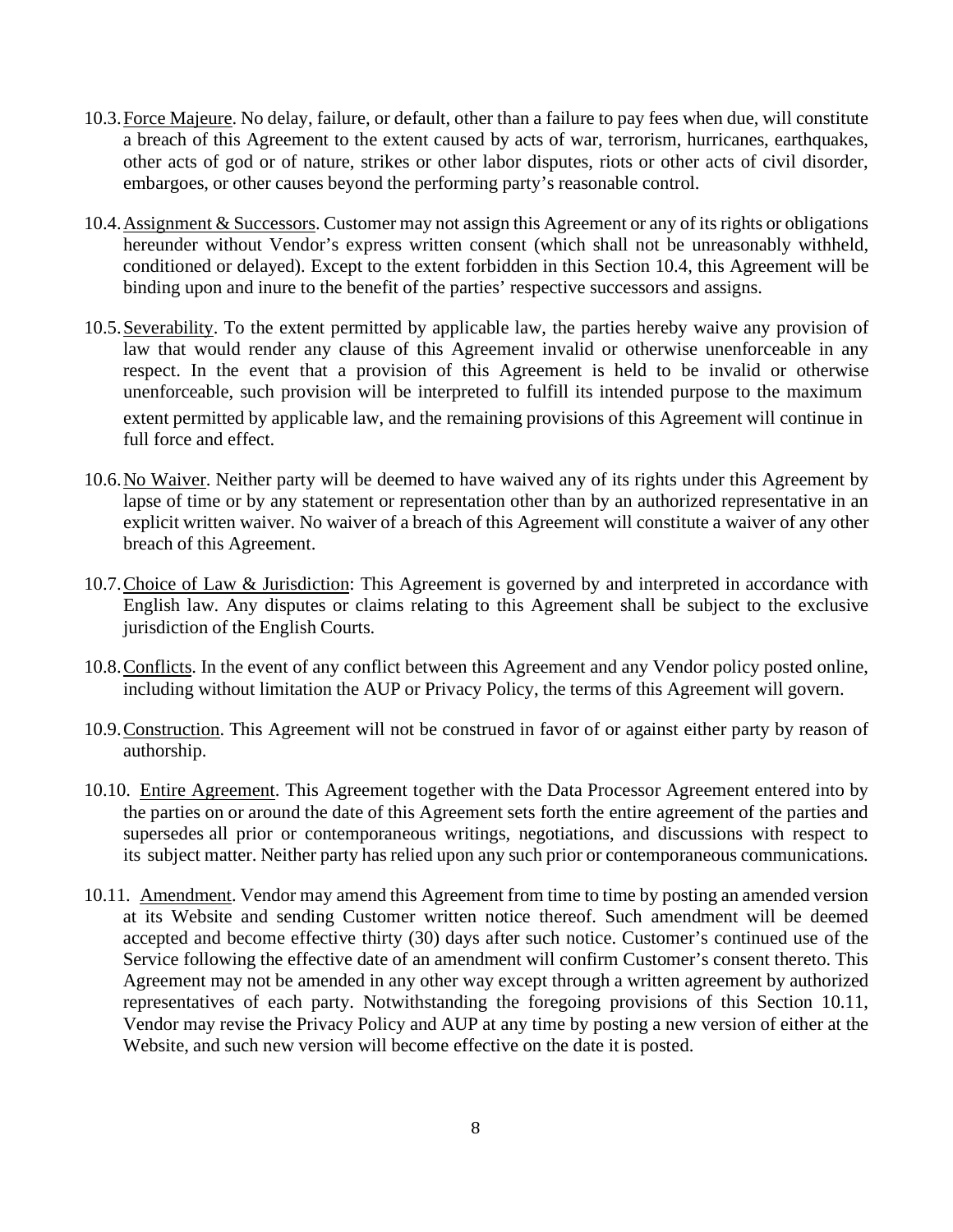## Schedule A

Services Level Agreement and Support Terms

This Schedule is part of the "SOFTWARE AS A SERVICE AGREEMENT" (the "Agreement") entered into by and between QED Advanced Systems Limited ("Licensor") and Licensee, as such terms are defined in the Agreement. Licensor reserves the right to make reasonable modifications to this policy at any time by emailing a new version of this document to Licensee or by posting it on Licensor's website at [www.resourcexpress.com. R](http://www.resourcexpress.com/)evisions are effective immediately.

Licensor's Services Level Agreement ("SLA") is to provide the Licensee with uninterrupted access to the purchased Services 99.9% of the time. In the event that the Monthly Uptime of the Licensed Program is less than 99.9%, Licensee will be eligible for a Services Credit against its prorated Services subscription fee for that month in the amount set forth in this table:

Monthly Uptime Credit

90.0% - 99.8% - 10%

85.0% - 89.9% - 20%

84.9% or less - 30%

Services Credits: Services Credits are limited to the prorated subscription fee of the Services corresponding to the calendar month in which the Monthly Uptime is less than 99.9%. In order to receive a Services Credit, the Licensee must notify Licensor by logging a fault with the helpdesk within 24 hours of an outage, and Licensor must verify that the outage was a result of Unscheduled Downtime. Further, the Licensee must submit an e-mail request for a credit, including the ticket number (relating to the original fault), to Licensor within ten (10) days of logging the fault. Should the Licensee not claim the credit during this period, the Licensee will be deemed to have waived the credit.

Monthly Uptime: Monthly Uptime means the percentage calculated as 100% less the ratio of total Unscheduled Downtime in a given calendar month to the total number of hours in that month, rounded to the nearest one-tenth percent (0.1%). For example, if total Unscheduled Downtime is 1.5 hours during a given calendar month, and total number of hours in that month is 744, the Monthly Uptime would be 99.8% (100% - (1.5 / 744)).

Unscheduled Downtime: Unscheduled Downtime is defined as a period of time where the Services are unavailable to the Licensee. Unscheduled Downtime does not include periods where the Services is unavailable to the Licensee as a result of: (a) Scheduled Maintenance, (b) interruptions caused by the negligence, error or omission of Licensee or others authorized by Licensee to use or modify the Services, (c) Licensee's applications, equipment, or facilities including Licensee premise wiring, (d) acts or omissions of Licensee, or any use of the Services authorized by Licensee, (e) reasons of Force Majeure (as defined in the Agreement, (f) interruptions from Licensee's use of Services in violation of section 5.1 (Acceptable Use), (g) interruptions resulting from a Licensor disconnect for non-payment, (h) problems in the Licensed Program application that do not preclude use of primary application functions, (i)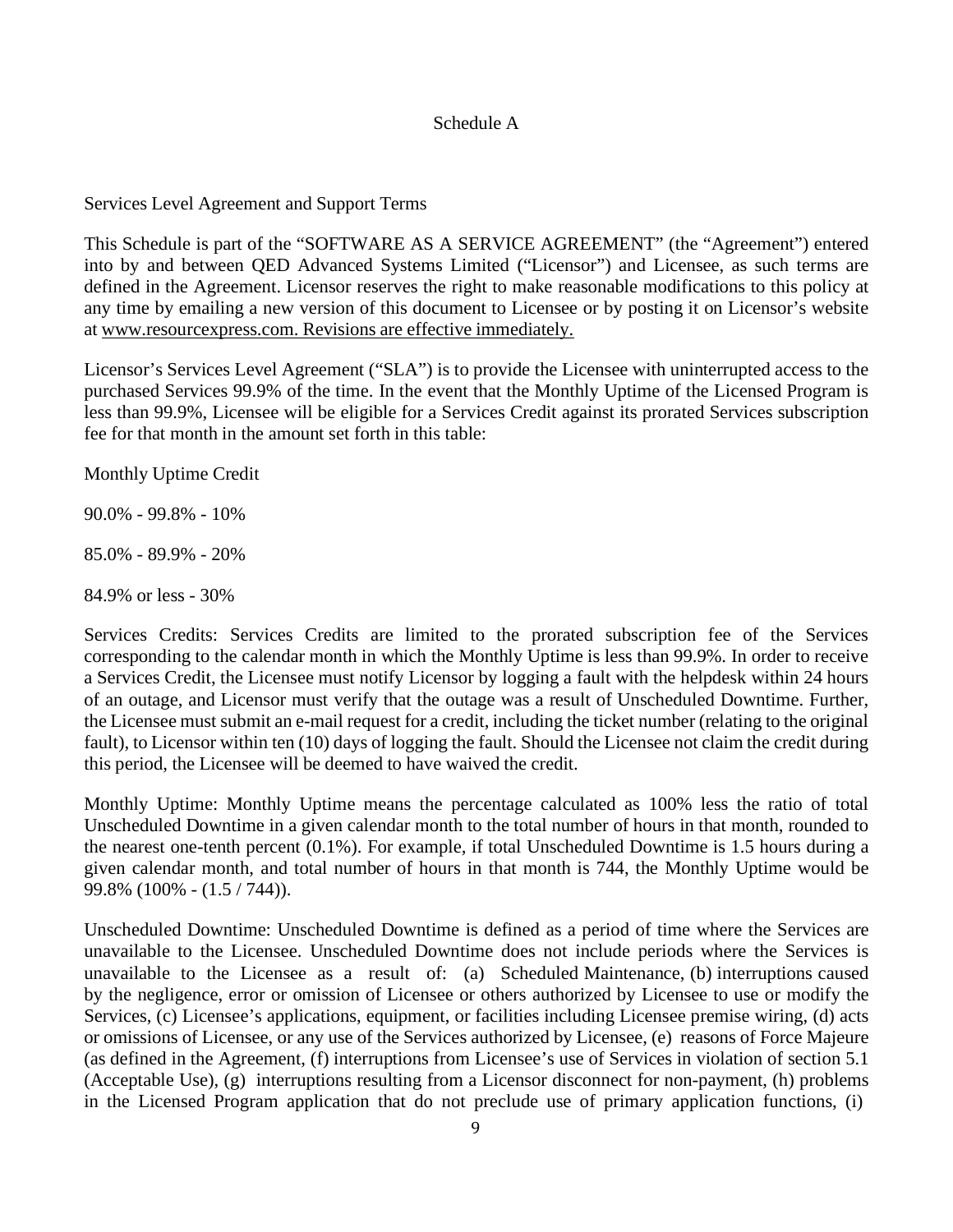interruptions during any period when Licensee has released Services to Licensor for maintenance or rearrangement purpose, or for the installation of a Licensee service order; and/or interruptions during any period when Licensee elects not to release the Services(s) for testing and/or repair and continues to use the Services on an impaired basis. Unscheduled Downtime is measured from the time Services unavailability is reported to Licensor to the time that Services availability is restored.

Scheduled Maintenance: Scheduled Maintenance shall mean any maintenance performed by Licensor or its Partners (a) for which Licensee is notified 48 hours in advance, or (b) that is performed during a standard maintenance window outside standard business hours (Mondays-Fridays) relating to where the server instance is hosted. Notice of Scheduled Maintenance will be provided to Licensee's designated point of contact by email. Licensee agrees that it is Licensee's obligation to make sure Licensor has correct contact information for Scheduled Maintenance notification purposes.

**Support Terms:** Licensor will respond as described below to logged faults that Licensee submits to Licensor during Business Hours via email to [helpdesk@qedas.com o](mailto:helpdesk@qedas.com)r by phone in the US at 917 900 3721 or elsewhere +44(0)1934 836960. The specific contact mechanisms or phone number may change as Licensor may designate from time to time. "Fault" means (a) a material failure of Licensee supported Services to function in accordance with its documentation, or (b) any other alleged material defect in or malfunctioning of Licensee supported Services. "Business Hours" and "Business Day" means 05:00am – 11:00pm GMT (BST) Monday to Friday, excluding UK Public Holidays.

1 Contact with Licensor support must be channeled through named contact representatives who have been trained at Licensee's expense in the use of the software being used. When reporting a Fault, the named contact must describe it in reasonable detail, indicate the severity using the terminology set forth in the chart below, and specify any and all error messages observed. Licensor will use commercially reasonable efforts to respond to Licensee Fault reports within the times indicated below:

| Priority | <b>Failure Description</b>                                              | <b>Standard Support</b>                                                                      |
|----------|-------------------------------------------------------------------------|----------------------------------------------------------------------------------------------|
|          | System-wide failure                                                     | 4 business hour response to partner or<br>customer via email, phone or remote<br>connection  |
|          | Single screen output or unit failure                                    | 8 business hour response to partner or<br>customer via email, phone or remote<br>connection  |
| 3        | Feature not working, system bug,<br>configuration or "How To"<br>advice | 16 business hour response to partner or<br>customer via email, phone or remote<br>connection |
| 4        | General requests i.e. new feature                                       | No guaranteed response                                                                       |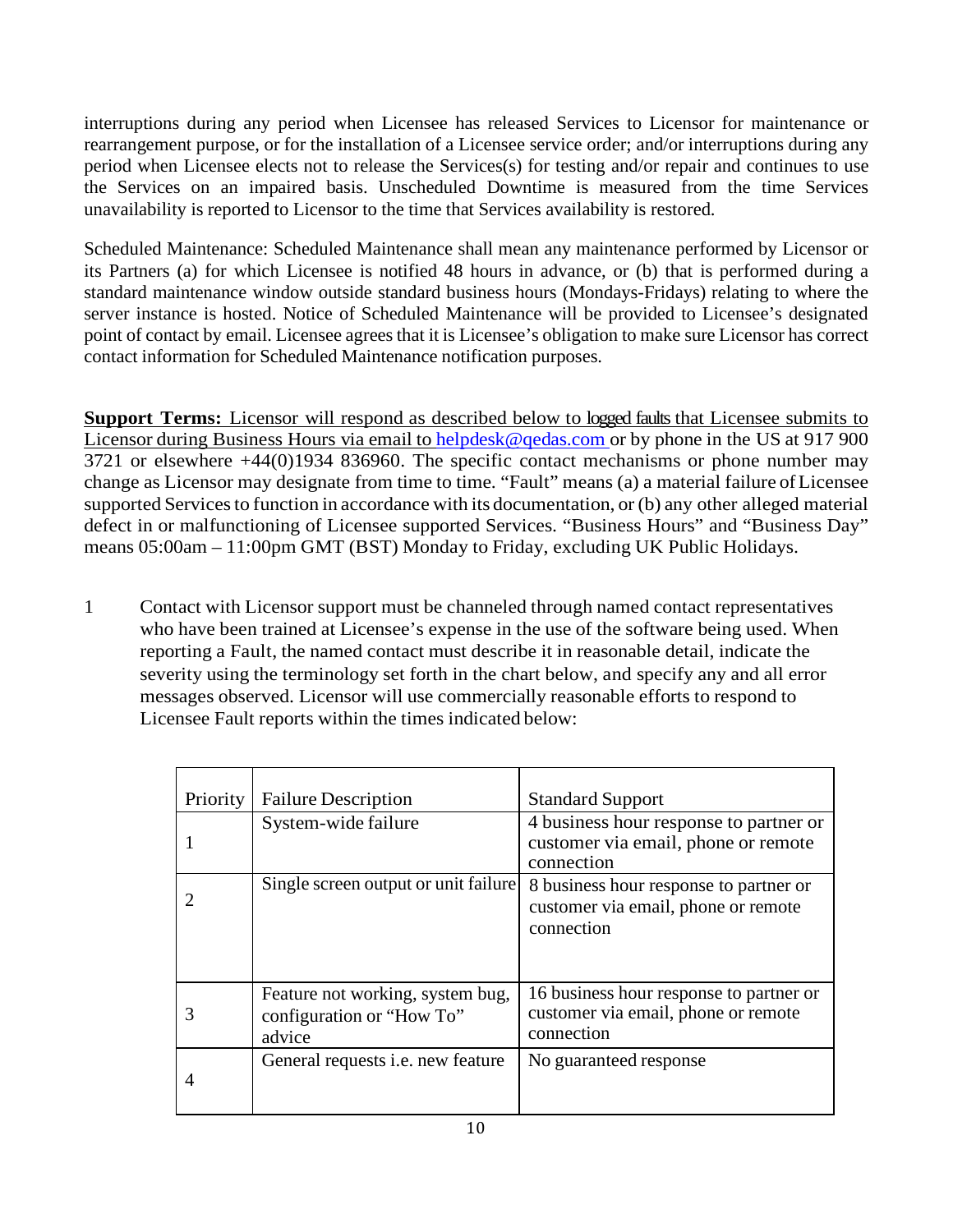- 2 Licensor's acknowledgements of Fault reports will contain either a resolution or a support plan describing the steps being taken by Licensor, and any steps that need to be taken by Licensee, to correct the Fault. If Licensor requests further information, Licensee must promptly provide the requested information. Information requested by Licensor may include, by way of example and not limitation, manuals related to Licensee hardware, network, or third party software; examples of software output; or configuration information, including .ini files and database files. Licensor will use commercially reasonable efforts to correct, within a commercially reasonable period of time, any substantiated Fault in the unaltered software reported by Licensee as specified above. Licensor will determine the form of any Fault correction, which may include, by way of example and not limitation, an individual patch, a work around, or a maintenance release provided in the normal course of Licensor's maintenance release schedule.
- 3 Licensor provides support only for the most current major release of software and the immediately preceding major release. Licensor will have no obligation to attempt to correct reported Faults that (a) cannot be reproduced or verified or (b) result from (i) misuse of software by Licensee or others; (ii) modifications to software rendering it nonstandard, regardless of who performed the modifications; (iii) failure or interruption of electrical power; (iv) obsolescence of software due to changes in Licensee network, hardware, or third party software; or (v) an accident or other cause external to the software, including, but not limited to, problems or malfunctions related to Licensee network, hardware, or third party software. Licensor does not guarantee that all Faults will be corrected. Licensor will have no obligation to implement Licensee requests for changes or enhancements.
- 4 If Licensor responds to a reported Fault and it is determined to be outside the scope of Licensor's support obligations, Licensor may charge for its time and reasonable expenses responding to the reported Fault and Licensee must pay the charges. Licensor's time will be billed at its standard daily consulting rate in effect for such services at the time the services are rendered. Licensor's support services do not include Professional Software Service. These services are available for additional fees.

Signed on behalf of the Vendor:

Print Name:

Signature: Dated: Dated: